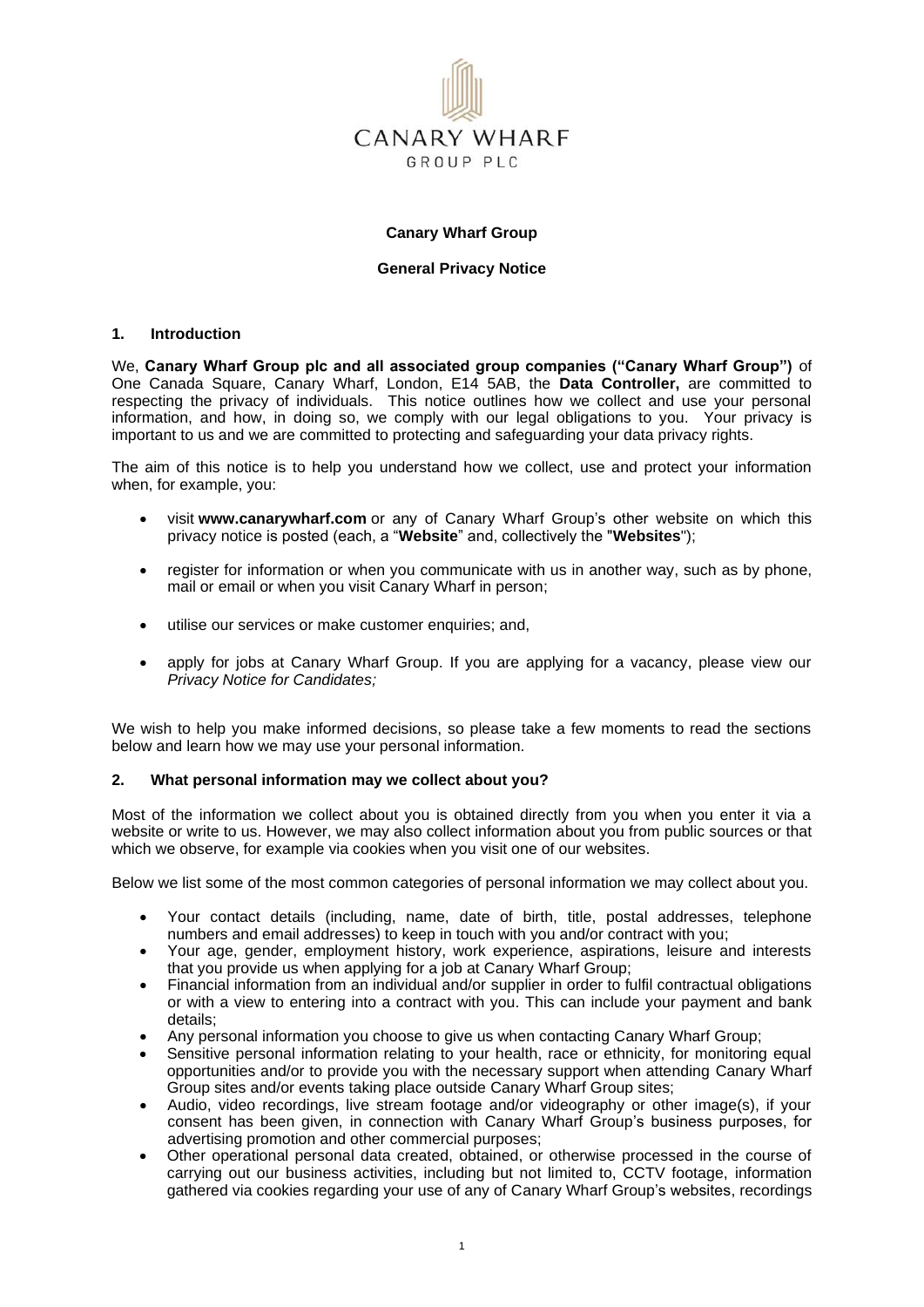of telephone conversations, logs of visitors, and logs of accidents, injuries and insurance claims.

# **3. How do we use your personal information?**

Your relationship with us will determine why we collect information about you. We may be required by law to collect certain information or require it in order to perform a contract. We may rely on our legitimate business interests to process your personal data (where this does not override your rights or interests).

We may collect and use your information to:

- Effectively respond to and deal with your query in the event that you contact us
- Supply you with goods and/or services that you have requested
- Process your application form in the event you have applied for any Canary Wharf Group vacancies
- Ensure you see relevant and interesting content on our website(s) using your electronic information (cookies) in line with our website terms and conditions
- Report and manage information for budgeting and forecasting
- Process information that is required or requested by regulatory bodies or law enforcement agencies
- Investigate, respond to and/or process any complaints, claims for loss, damage and/or injury
- Prevent and/or detect crime
- Monitor the safety and security of our employees and visitors
- Facilitate your access to our on-site facilities
- Obtain your views on Canary Wharf Group's services, development projects or planning proposals
- Notify you of any events we hold which we think may be of interest to you
- Aggregate/process personal data for research, statistical and/or scientific purposes
- Processing audio, video recordings, live stream footage and/or videography or other image(s) for advertising, marketing and/or promotional purposes, where you have given your consent
- Communicate marketing or other information where you have given your consent.

## **4. Who has access to your personal information?**

Your information will be processed by employees of Canary Wharf Group in order to fulfil our obligations to you as outlined in this notice. We may also share your details with third parties including:

- Contractors working on behalf of or in partnership with Canary Wharf Group
- Our third-party suppliers/service providers who perform functions on our behalf under contract to support our systems, operations and/or processes
- Tax, audit, or other authorities, when we believe in good faith that the law or other regulation requires us to share this information
- Law enforcement or other regulatory bodies who can legally request access to information about you for prevention and detection of crime, the apprehension or prosecution of offenders, and the assessment or collection of tax

# **5. Information security and International Transfers**

Canary Wharf Group is committed to being transparent and taking all reasonable and appropriate steps to keep your personal information secure and to protect it from misuse, loss, or unauthorised access. We do this by having in place a range of appropriate technical and organisational measures.

At Canary Wharf Group we have a strict selection process when it comes to our suppliers/service providers and our contract terms with third parties ensure your personal information is stored and transferred in a way which is secure.

In the event any of your personal information is required to be transferred to service providers outside the UK and the European Economic Area (EEA)\*, we will take all reasonable steps to ensure that your personal data is processed securely. We will only agree to the transfer of personal information outside the UK and EEA where this is compliant with applicable data protection legislation and where the means of transfer provides adequate safeguards in relation to your personal information.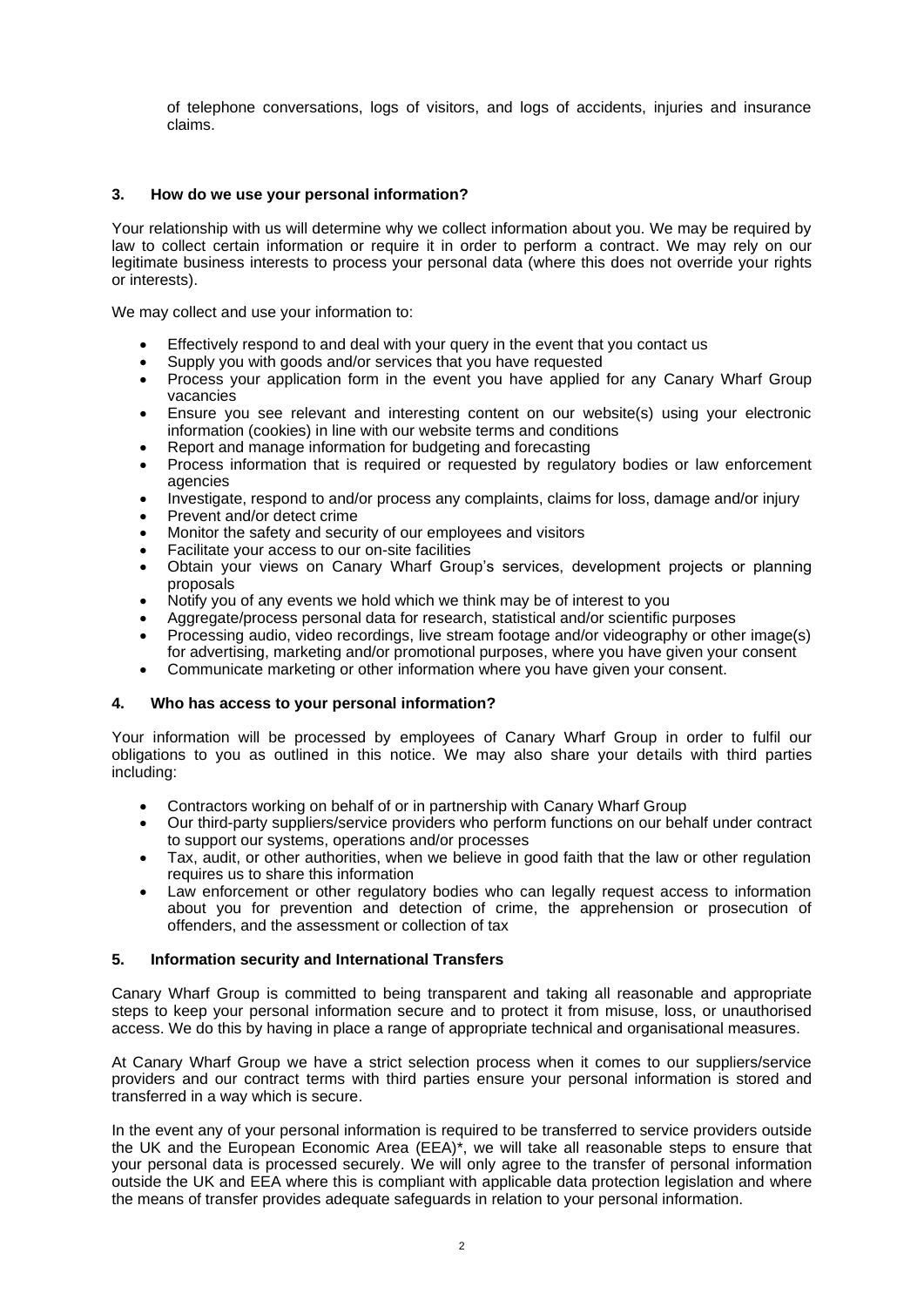\*The currently comprises the Member states of the European Union plus Norway, Iceland and Liechtenstein.

# **6. How long will you keep my personal information?**

Information is only kept as long as necessary for the period it is required. When deciding how long we keep your information we take into account any minimum retention requirements set out in law; for example, financial and statutory reporting requirements mean we must keep certain records for a period of 7 years. Depending on the purpose for which we hold your hold your personal data, retention periods may vary and some data may be stored for longer than the stated retention period for the purposes of business continuity. CCTV footage is held securely for 28 days (unless there are grounds for preserving it) and data relating to visitor passes is held for 39 months following pass card or QR code deactivation. Please contact [dataprotection@canarywharf.com](mailto:dataprotection@canarywharf.com) if you require further information.

# **7. Changes to this notice**

Just as our business changes constantly, this notice may also change. To assist you, an effective date set out at the end of this notice.

# **8. What rights do I have with regards to my personal data?**

To exercise your privacy rights, please send your request in writing. We may be required to verify your identity for security purposes. Your rights are outlined below:

- $\circ$  The right to access information we hold about you, why we have that information, who has access to the information and where we obtained the information from.
- $\circ$  The right to correct and update the information we hold about you. If the data we hold about you is out of date, incomplete or incorrect you can inform us and your data will be updated.
- $\circ$  The right to have your information erased. If you feel we should no longer be using your data you can request that we erase the data that we hold. Upon receiving a request for erasure, we will confirm whether it has been deleted or a reason why it cannot be deleted (for example because we have a legal obligation to keep the information or we need it for a legitimate business interest)
- $\circ$  The right to object to processing of your data. You may request that we stop processing information about you. Upon receiving your request, we will contact you and let you know if we are able to comply or if we have legitimate grounds to continue to process your data. Even after you exercise your right to object, we may continue to hold your data to comply with your other rights or bring or defend legal claims.
- $\circ$  The right to data portability. You have the right to request that we transfer your data to another controller.
- o The right to request restriction of processing of your personal data. This enables you to ask us to suspend the processing of your personal data: (a) if you want us to establish the data's accuracy; (b) where our use of the data is unlawful but you do not want us to erase it; (c) where you need us to hold the data even if we no longer require it as you need it to establish, exercise or defend legal claims; or (d) you have objected to our use of your data but we need to verify whether we have overriding legitimate grounds to use it.
- $\circ$  The right to withdraw consent at any time where we are relying on consent to process your personal data.

We will comply with your request where it is feasible to do so, within 30 days of receiving your request. There are no fees or charges for the first request. However additional requests for the same data may become subject to an administrative fee in some circumstances.

To exercise your rights please do so by contacting us using the email or postal address at the end of this notice.

# **9. Consent**

We may rely on legitimate interest or other permitted grounds for processing your personal information. Where we need your consent to process your information, we will ask you to confirm this in writing. Where we do rely on consent, you have the right to change your mind and withdraw that